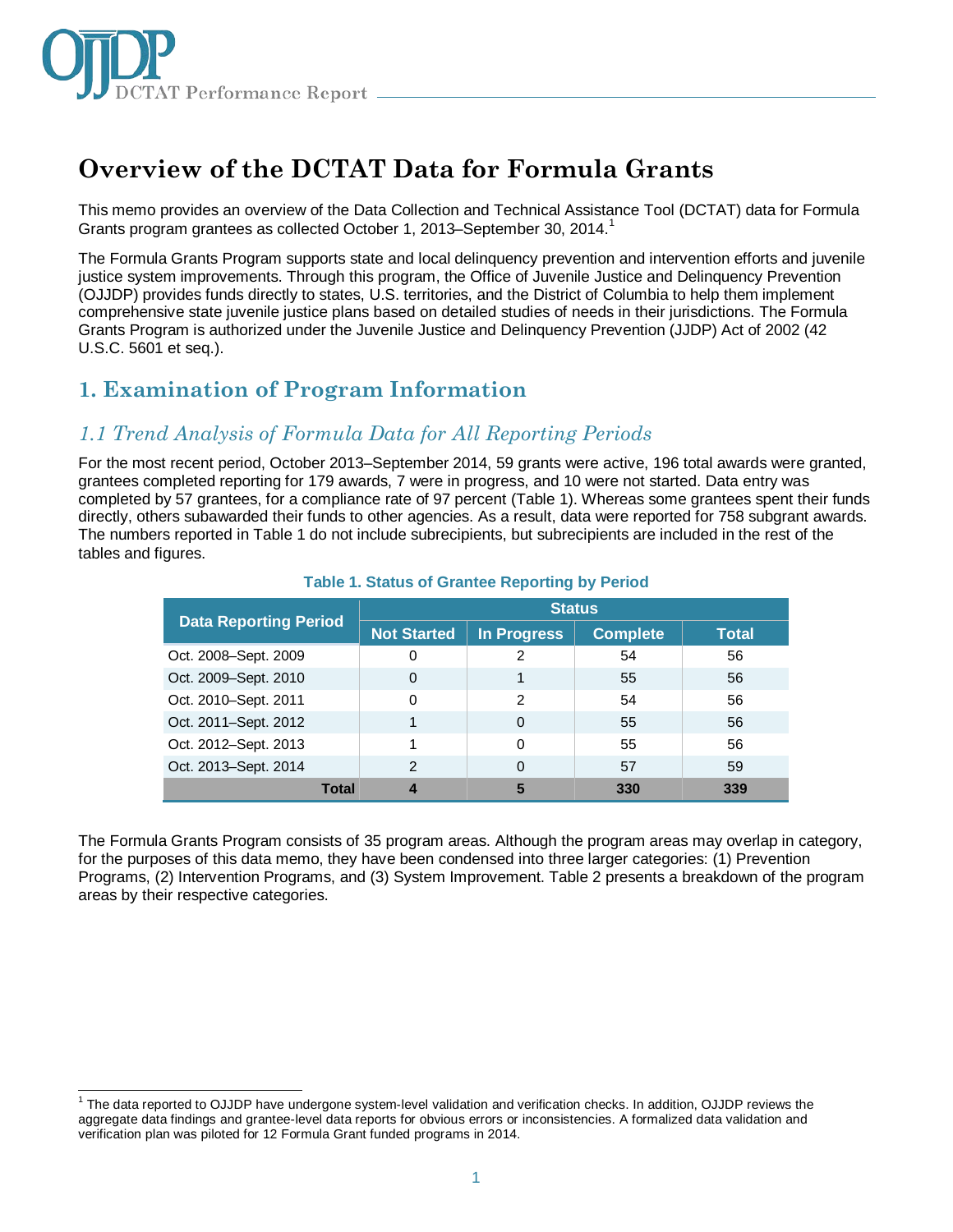| <b>Prevention Programs</b>                                               | <b>Intervention Programs</b>                                                  | <b>System Improvement</b>                            |
|--------------------------------------------------------------------------|-------------------------------------------------------------------------------|------------------------------------------------------|
| Child Abuse and Neglect                                                  | Aftercare/Reentry                                                             | <b>Community Assessment</b>                          |
| <b>Children of Incarcerated Parents</b>                                  | Alternatives to Detention                                                     | Compliance Monitoring (State Level)                  |
| <b>Delinquency Prevention</b>                                            | <b>Court Services</b>                                                         | Juvenile Justice System Improvement                  |
| <b>Disproportionate Minority Contact</b><br>(State and Subgrantee Level) | Deinstitutionalization of Status<br>Offenders (State and Subgrantee<br>Level) | State Advisory Group (SAG) Allocation                |
| Gangs                                                                    | Diversion                                                                     | <b>Youth Courts</b>                                  |
| Job Training                                                             | Gender-Specific Services                                                      | <b>Strategic Community Action Planning</b><br>(SCAP) |
| Mentoring                                                                | <b>Graduated Sanctions</b>                                                    |                                                      |
| Native American Programs                                                 | <b>Gun Programs</b>                                                           |                                                      |
| Rural Area Juvenile Programs                                             | <b>Hate Crimes</b>                                                            |                                                      |
| School Programs                                                          | Jail Removal (State and Subgrantee<br>Level)                                  |                                                      |
| Youth Advocacy                                                           | <b>Mental Health Services</b>                                                 |                                                      |
|                                                                          | Probation                                                                     |                                                      |
|                                                                          | <b>Restitution/Community Service</b>                                          |                                                      |
|                                                                          | Separation of Juveniles from Adult<br>Inmates (State and Subgrantee Level)    |                                                      |
|                                                                          | Serious Crime                                                                 |                                                      |
|                                                                          | Sex Offender Programs                                                         |                                                      |
|                                                                          | Substance Abuse                                                               |                                                      |

#### **Table 2. Purpose Areas Organized by Categories of Services**

Over the five reporting periods, the numbers of grantees reporting data for the different program areas have varied. During the October 2013–September 2014 reporting period, the largest number of grantees provided data under the Prevention Programs subcategory, followed by Intervention Programs and System Improvement. However, the number of grantees reporting data has steadily decreased since the earliest reporting period for all program areas falling under these categories (Figure 1).



#### **Figure 1. Awards by Program Area across Reporting Periods**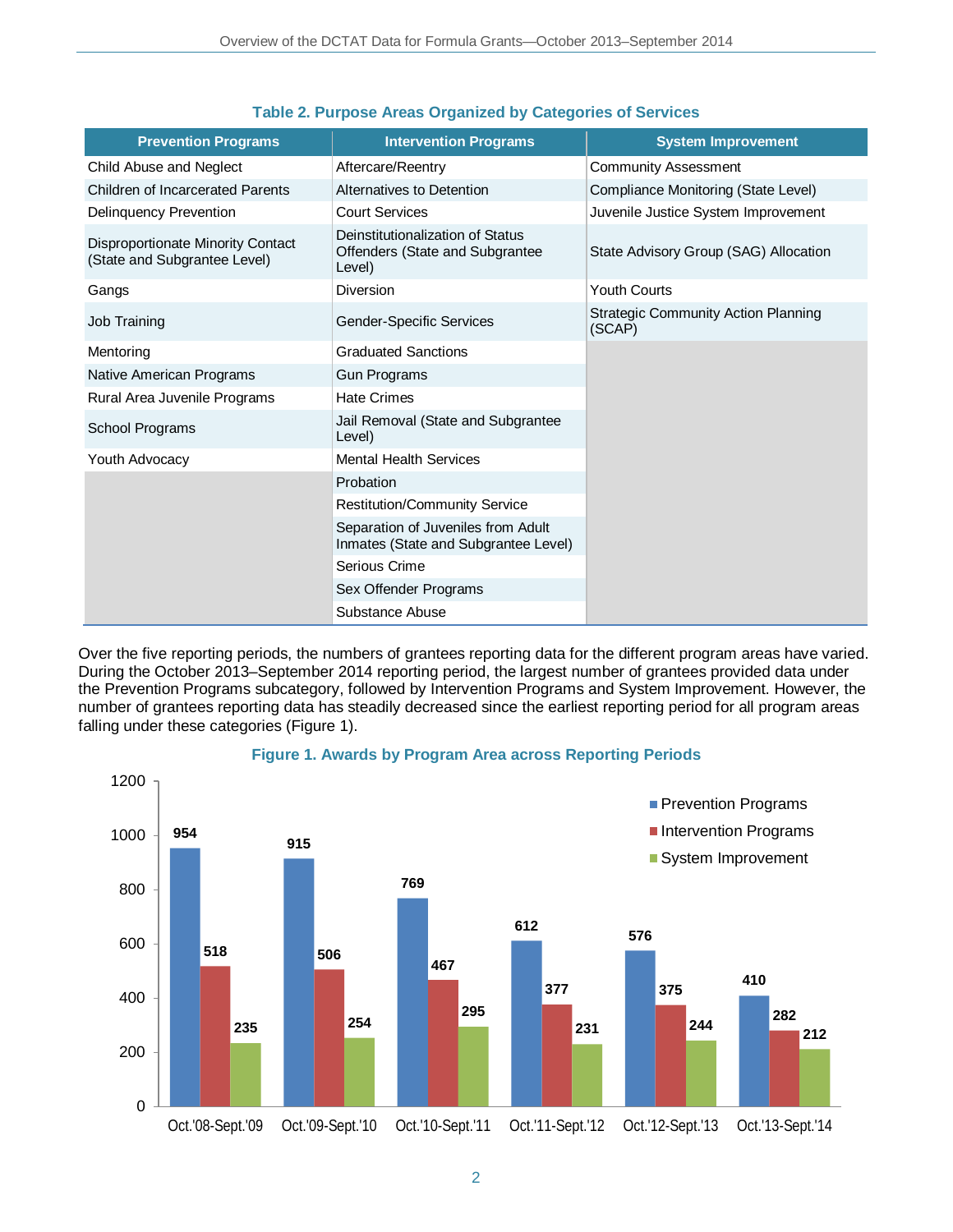Figure 2 depicts the number of subgrants by federal fiscal year (FFY). During October 2013–September 2014, the most subgrants were made from FFY 2011 funding. In the most current reporting period, 119 subgrants were awarded from FFY 2013 funding. Overall, across the past five reporting periods, there has been a steady decline in the amount of Formula subgrants. Table 3 shows the total award amount by FFY. During October 2013–September 2014, the largest amount of grant funding for Formula, \$17,976,941, came from FFY 2011. Grantees use grant funds to implement several prevention and intervention juvenile justice programs.





Reporting Period Oct.'08-Sept.'09 Oct.'09-Sept.'10 Oct.'10-Sept.'11 Oct.'11-Sept.'12 Oct.'12-Sept.'13 Sept.'13-Oct.'14

|            | <b>Data Collection Period</b> |                               |                                |                                |                               |                               |
|------------|-------------------------------|-------------------------------|--------------------------------|--------------------------------|-------------------------------|-------------------------------|
| <b>FFY</b> | Oct. '08-<br><b>Sept. '09</b> | Oct. '09-<br><b>Sept. '10</b> | Oct. '10-<br><b>Sept. '11'</b> | Oct. '11-<br><b>Sept. '12'</b> | Oct. '12-<br><b>Sept. '13</b> | Oct. '13-<br><b>Sept. '14</b> |
| 2004       | \$<br>990,000                 | \$<br>990,000                 | \$<br>$\Omega$                 | \$<br>0                        | \$<br>0                       | \$<br>$\Omega$                |
| 2005       | 12,408,631                    | 1,297,631                     | 0                              | 0                              | $\Omega$                      | 0                             |
| 2006       | 38,824,310                    | 18,803,000                    | $\Omega$                       | 0                              | $\Omega$                      | 0                             |
| 2007       | 51,510,225                    | 40,124,301                    | 8,503,844                      | 1,692,000                      | $\Omega$                      | 0                             |
| 2008       | \$39,236,339                  | 42,207,629                    | 38,278,669                     | 17,781,869                     | 10,400,830                    | 0                             |
| 2009       | 14,741,000                    | 42,089,408                    | 47.740.208                     | 40,466,288                     | 36,333,848                    | 2,583,821                     |
| 2010       | 2,056,000                     | 15,948,000                    | 38,230,862                     | 44, 157, 862                   | 52,798,862                    | 12,622,762                    |
| 2011       | 0                             | 4,460,374                     | 10,231,741                     | 23,843,807                     | 49,540,174                    | 17,976,941                    |
| 2012       | 582,255                       | 582,255                       | 1,373,204                      | 2,093,204                      | 28,166,825                    | 12,706,666                    |
| 2013       | 0                             | 0                             | Ω                              | 0                              | 28,831,498                    | 5,349,432                     |

#### **Table 3. Total Award Amount by Federal Fiscal Year (Dollars)**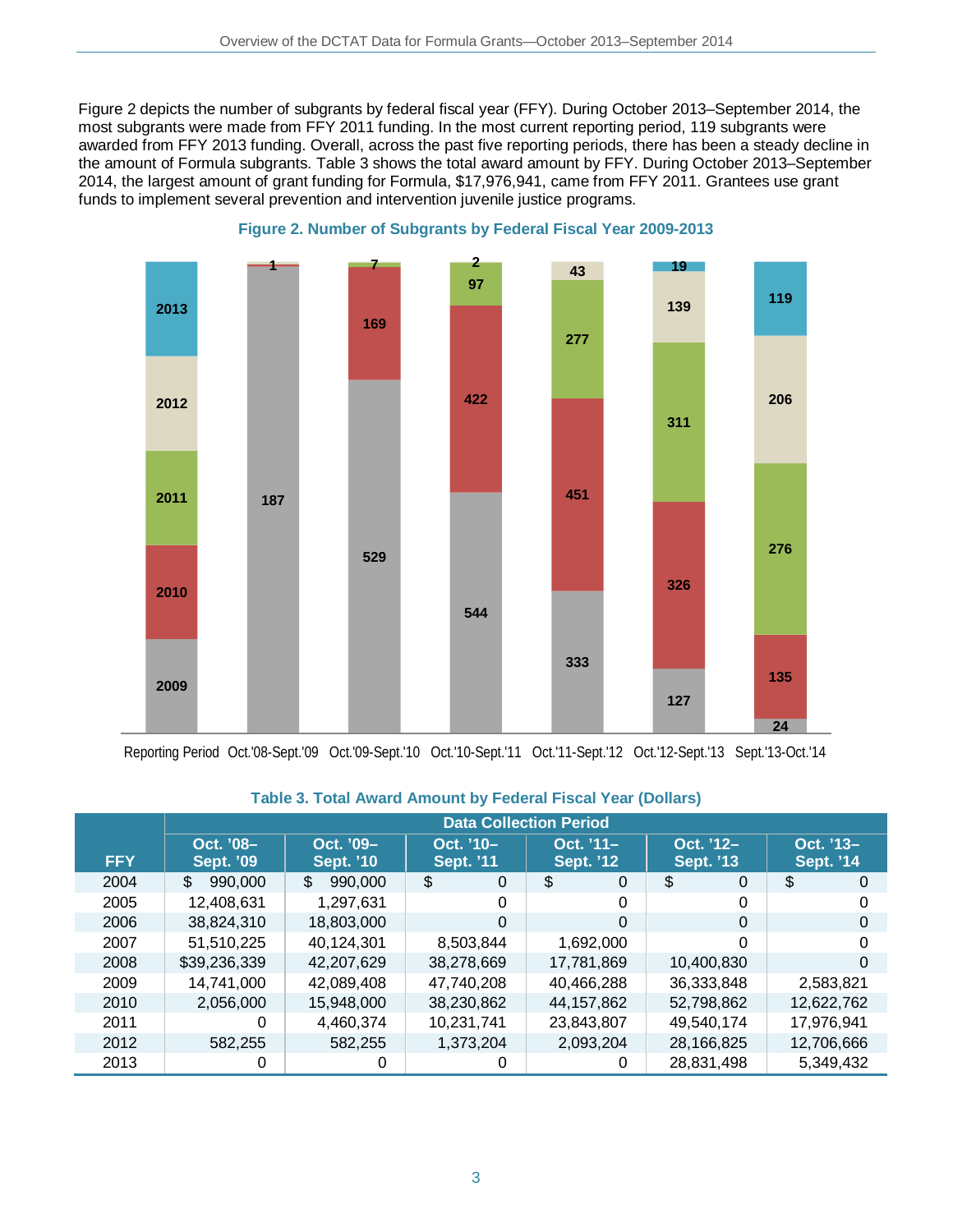### *1.2 Demographic Data for Program Participants, October 2013–September 2014*

Table 4 presents an aggregate of demographic data for the reporting period and the number of Formula grantees that serve each population. Targeted services include any approaches specifically designed to meet the needs of the population (e.g., gender-specific, culturally based, developmentally appropriate services).

| <b>Population</b>                             | <b>Grantees Serving Group</b><br><b>During Project Period</b> |
|-----------------------------------------------|---------------------------------------------------------------|
| <b>Race/Ethnicity</b>                         |                                                               |
| American Indian/Alaska Native                 | 245                                                           |
| Asian                                         | 229                                                           |
| <b>Black/African American</b>                 | 459                                                           |
| Hispanic or Latino (of Any Race)              | 421                                                           |
| Native Hawaiian and Other Pacific<br>Islander | 106                                                           |
| Other Race                                    | 246                                                           |
| White/Caucasian                               | 381                                                           |
| Caucasian/Non-Latino                          | 240                                                           |
| Youth Population Not Served Directly          | 201                                                           |
| <b>Justice System Status</b>                  |                                                               |
| At-Risk Population (No Prior Offense)         | 406                                                           |
| First-Time Offenders                          | 346                                                           |
| <b>Repeat Offenders</b>                       | 260                                                           |
| Sex Offenders                                 | 75                                                            |
| <b>Status Offenders</b>                       | 175                                                           |
| <b>Violent Offenders</b>                      | 110                                                           |
| Youth Population Not Served Directly          | 202                                                           |
| <b>Gender</b>                                 |                                                               |
| Male                                          | 524                                                           |
| Female                                        | 530                                                           |
| Youth Population Not Served Directly          | 201                                                           |
| Age                                           |                                                               |
| $0 - 10$                                      | 199                                                           |
| $11 - 18$                                     | 539                                                           |
| Over 18                                       | 107                                                           |
| Youth Population Not Served Directly          | 201                                                           |
| <b>Geographic Area</b>                        |                                                               |
| Rural                                         | 300                                                           |
| Suburban                                      | 231                                                           |
| Tribal                                        | 81                                                            |
| Urban                                         | 322                                                           |
| Youth Population Not Served Directly          | 197                                                           |
| <b>Other</b>                                  |                                                               |
| <b>Mental Health</b>                          | 181                                                           |
| Substance Abuse                               | 196                                                           |
| Truant/Dropout                                | 222                                                           |

#### **Table 4. Target Population, October 2013–September 2014**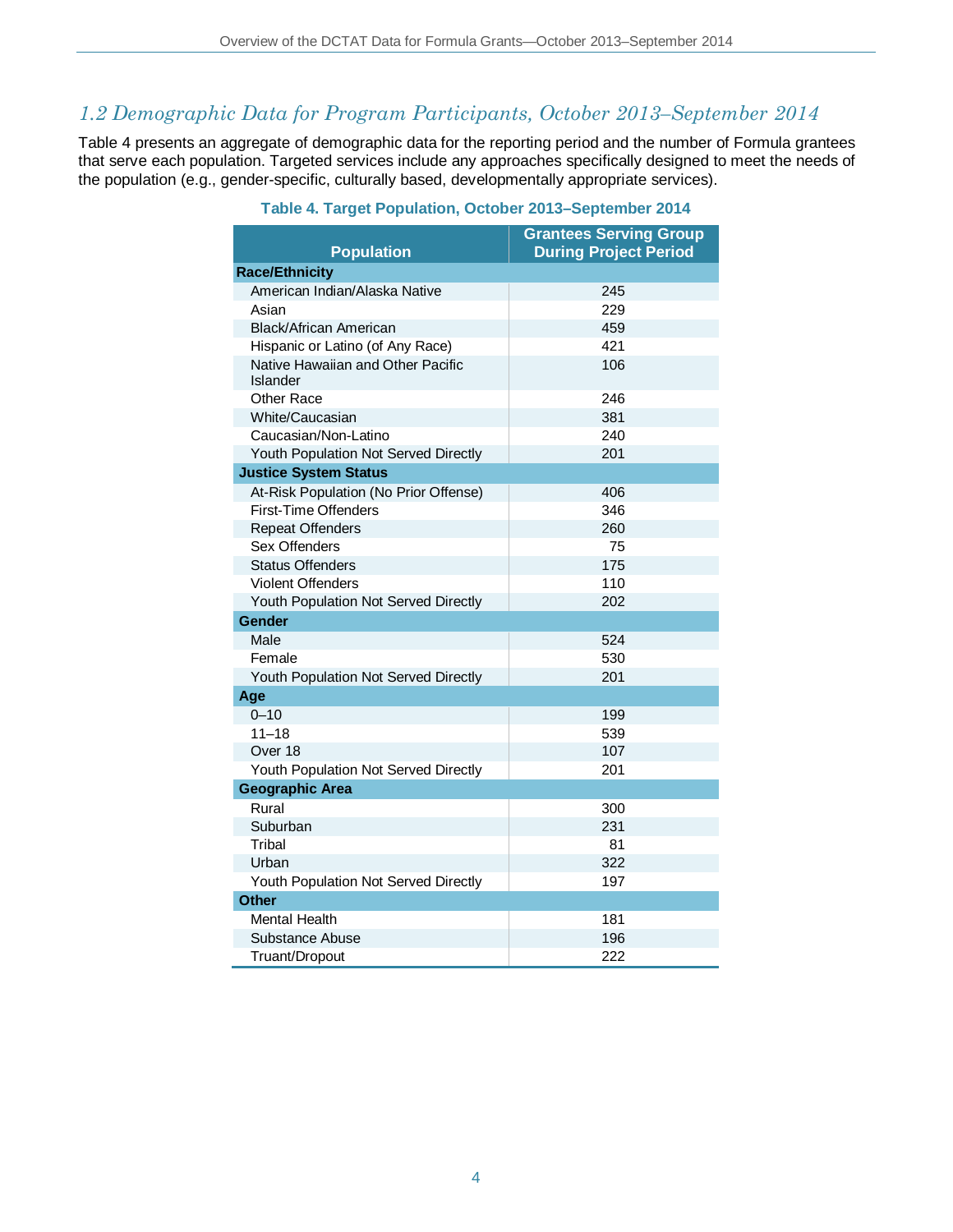# **2. Analysis of Core Measure Data, October 2013–September 2014**

### *2.1 Analysis of Target Behaviors*

Targeted behaviors measure a positive change in behavior among program participants. Ideally, data are collected on the number of youth who demonstrate a positive change for a targeted behavior in each reporting period. Tables 5 and 6 show a list of measures for which grantees were required to evaluate performance and track data for certain target behaviors in each program category. The tables list both short-term (Table 5) and long-term (Table 6) percentages for the specified target behavior for all program categories. In all, 173,340 youth participants were served in various programs funded by Formula Grants. Of that number, approximately 26 percent completed the defined program requirements successfully.

Table 5 shows that 86 percent of program youth exhibited a desired change in the targeted behavior in the short term.

| <b>Target Behavior</b>       | <b>Youth Receiving</b><br><b>Services for</b><br><b>Target Behavior</b> | <b>Youth with Noted</b><br><b>Behavioral Change</b> | <b>Percent of Youth</b><br>with Noted<br><b>Behavioral Change</b> |
|------------------------------|-------------------------------------------------------------------------|-----------------------------------------------------|-------------------------------------------------------------------|
| Antisocial Behavior          | 23,298                                                                  | 20,382                                              | 87                                                                |
| School Attendance            | 22,806                                                                  | 19,683                                              | 86                                                                |
| <b>Family Relationships</b>  | 1,949                                                                   | 1,566                                               | 80                                                                |
| Substance Use                | 3,046                                                                   | 2,362                                               | 78                                                                |
| Social Competence            | 251                                                                     | 232                                                 | 92                                                                |
| Self Esteem                  | 69                                                                      | 66                                                  | 96                                                                |
| Perception of Social Support | 45                                                                      | 45                                                  | 100                                                               |
| Body Image                   | 25                                                                      | 25                                                  | 100                                                               |
| <b>Employment Status</b>     | 54                                                                      | 35                                                  | 65                                                                |
| Total                        | 51,543                                                                  | 44.396                                              | 86                                                                |

#### **Table 5. Short-Term Performance Measures Data, October 2013–September 2014**

Table 6 lists the percentages for the long-term outcomes of the specified target behaviors for all program categories. Long-term outcomes are the ultimate outcomes sought for participants, recipients, the juvenile justice system, or the community. They are measured within 6–12 months after youth leave or complete the program. Overall, 88 percent of program youth had a desired change in the targeted behavior.

#### **Table 6. Long-Term Performance Measures Data, October 2013–September 2014**

| <b>Target Behavior</b>      | <b>Youth Receiving</b><br><b>Services for Target</b><br><b>Behavior Who Exited</b><br>6-12 Months Ago | <b>Youth with Noted</b><br><b>Behavioral Change</b> | <b>Percent of Youth with</b><br><b>Noted Behavioral</b><br><b>Change</b> |
|-----------------------------|-------------------------------------------------------------------------------------------------------|-----------------------------------------------------|--------------------------------------------------------------------------|
| Antisocial Behavior         | 17,721                                                                                                | 15,399                                              | 87                                                                       |
| School Attendance           | 10.624                                                                                                | 9.645                                               | 91                                                                       |
| <b>Family Relationships</b> | 692                                                                                                   | 634                                                 | 92                                                                       |
| Substance Use               | 903                                                                                                   | 794                                                 | 88                                                                       |
| Social Competence           | 752                                                                                                   | 681                                                 | 91                                                                       |
| Self Esteem                 | 25                                                                                                    | 25                                                  | 100                                                                      |
| Body Image                  | 25                                                                                                    | 25                                                  | 100                                                                      |
| <b>Total</b>                | 30.742                                                                                                | 27.203                                              | 88                                                                       |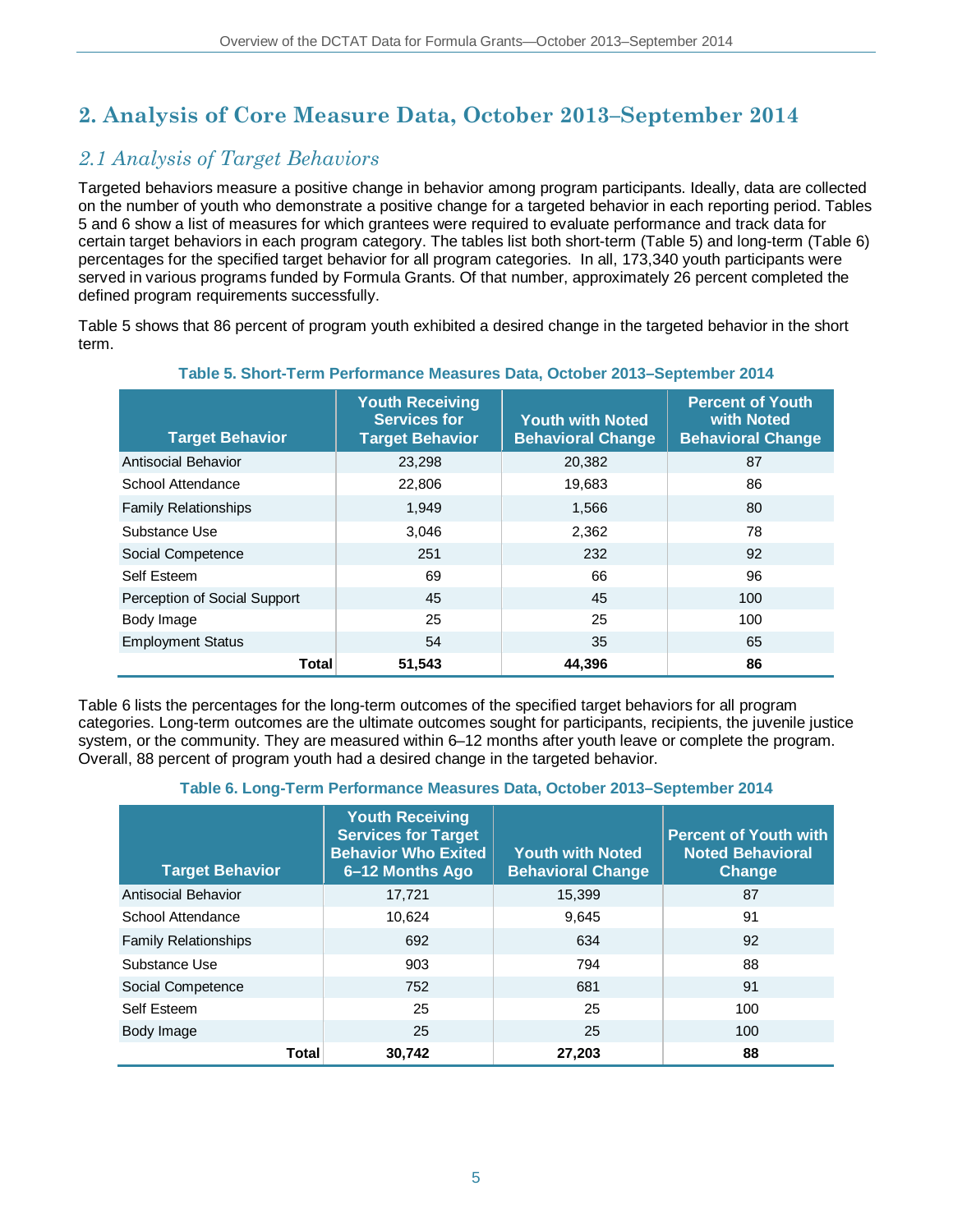### *2.2 Analysis of Evidence-Based Programs and/or Practices*

Evidence-based programs and practices include program models that have been shown, through rigorous evaluation and replication, to be effective at preventing or reducing juvenile delinquency or related risk factors. A significant number of programs funded through Formula Grants are implementing evidence-based programs and/or practices (Figure 3). In October 2013–September 2014, 42 percent of grantees and subgrantees (*n* = 382) implemented evidence-based programs and/or practices.



#### **Figure 3. Programs Implementing Evidence-Based Programs and/or Practices (Cumulative Total of Evidence-Based Programs/Practices** *N* **=3,057)**

### *2.3 Analysis of the Recidivism Measure*

Included in the core measures are those that gauge reoffending outcomes for youth served by the program. The term reoffending (or recidivism) refers to a subsequent new offense. Youth who reoffend are already in the system and are adjudicated for a new delinquent offense. These youth are typically served in intervention programs that have a goal of preventing subsequent offenses.

Recidivism levels among the youth served while in the program (short-term data) were relatively low: 9 percent of youth tracked reoffended while in the program. A number of youth who exited the program were tracked for reoffenses 6 months after their exit (*N* = 3,113). Of those tracked, 399 committed a new offense. Short-term juvenile reoffending rates are shown in Table 7, and long-term reoffending rates are in Table 8.

| <b>Performance Measure</b>                                        | <b>Data</b>        |
|-------------------------------------------------------------------|--------------------|
| Number of program youth tracked                                   | 11,321             |
| Program youth with new arrest or delinguent offense               | 974                |
| Number of program youth who were recommitted to juvenile facility | 371                |
| Number of program youth sentenced to adult prison                 | 30                 |
| Number of youth who received another sentence                     | 443                |
| Percent of program youth who reoffend (recidivism)                | 974/11,321<br>(9%) |

#### **Table 7. Short-Term Reoffending Data, October 2013–September 2014**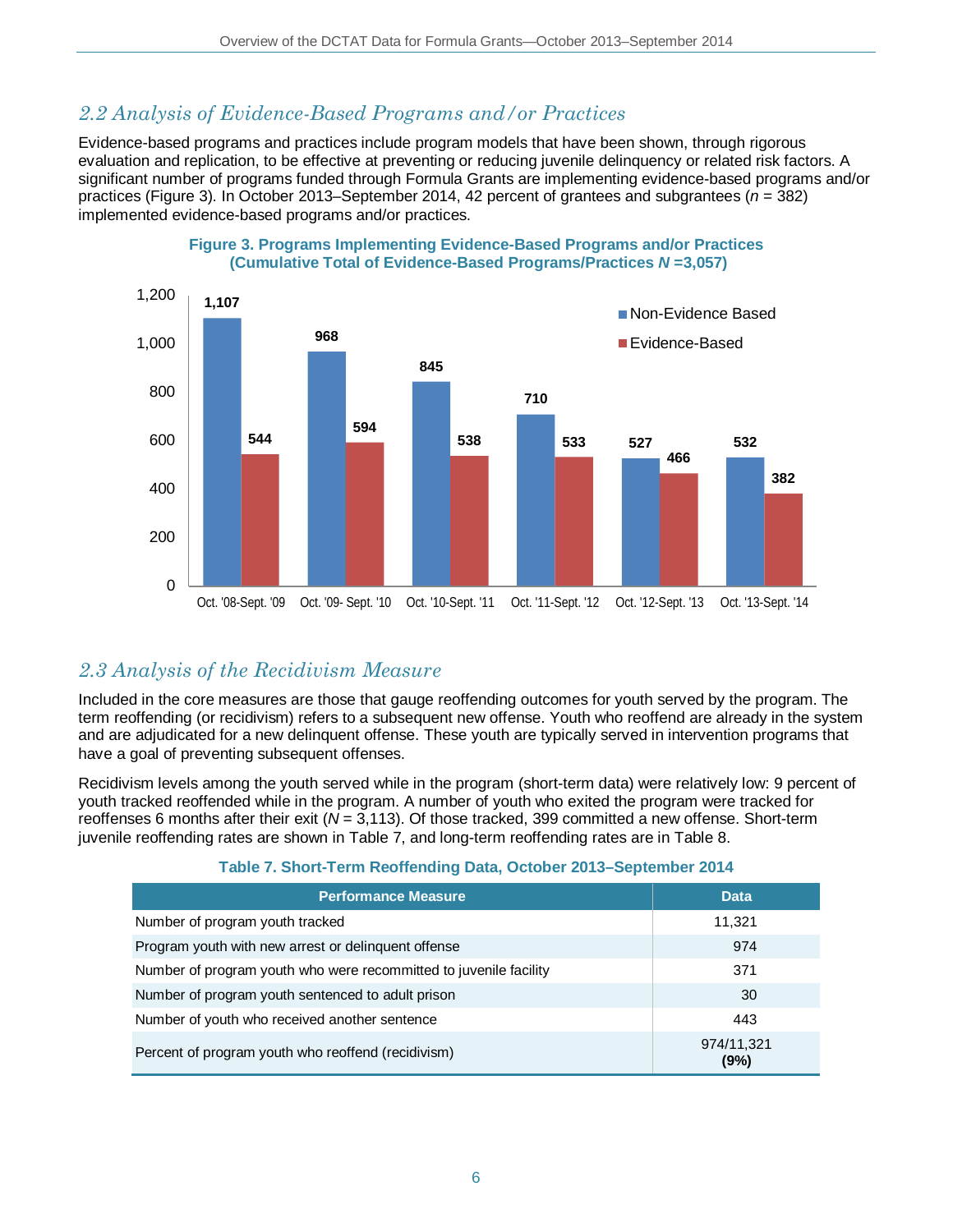#### **Table 8. Long-Term Reoffending Data for Youth Exiting Programs 6–12 Months Earlier, October 2013–September 2014**

| <b>Performance Measure</b>                                                                  | <b>Data</b>        |
|---------------------------------------------------------------------------------------------|--------------------|
| Number of program youth who exited the program 6–12 months ago that were<br>tracked         | 3,113              |
| Of those tracked, the number of program youth who had a new arrest or delinguent<br>offense | 399                |
| Number of program youth who were recommitted to a juvenile facility                         | 148                |
| Number of program youth who were sentenced to adult prison                                  | 1                  |
| Number of youth who received another sentence                                               | 161                |
| Percent of program youth who reoffend (recidivism)                                          | 399/3,113<br>(13%) |

## **3. Narrative Response Data**

### *3.1 Grant-Related Accomplishments: October 2013–September 2014*

Grantees were asked to answer seven questions about their overall accomplishments and what barriers they had encountered during the reporting period. The narrative responses present a story to go with the numeric data that each grantee reported. States reported accomplishments in areas such as staff training in juvenile facilities, educational enhancements, and reduction of disproportionate minority contact (DMC) within the juvenile justice system. Other accomplishments included significant reductions in juvenile delinquency through the implementation of various prevention programs.

For example, Florida received more than \$1 million in Federal dollars that the state expended to support state and local efforts on delinquency prevention, intervention efforts, and juvenile justice system improvements. Florida's DMC efforts were mainly focused on system improvement. To this end, the Florida Department of Juvenile Justice awarded federal dollars to create a DMC curriculum to train law enforcement on de-escalation techniques, cultural competence, and enhancing the relationship between officers and youth. Another initiative included DMC core staff attending Georgetown University to take part in the Reducing Racial and Ethnic Disparities in Juvenile Justice Certificate program.

In New York, probation officers in Monroe County's Division of Criminal Justice Services (DCJS) continued to provide 24-hour screening using the Detention Risk Assessment Instrument (DRAI) for all juvenile arrests made after hours where detention was being considered. The DRAI, Massachusetts Youth Screening Instrument, and Youth Assessment & Screening Instrument were used to match response to risk for all youth arrested in Monroe County. In Rochester, the Enhanced Senior Probation Officer and the Enhanced Probation Officer continued to collaborate with the city police department to explore methods to increase pre-intake/restorative justice efforts, train staff, and provide services that matched the assessed risks and needs of youth.

### *3.2 Problems and Barriers Encountered: October 2013–September 2014*

Although the grantees had many accomplishments in this reporting period, many also acknowledged several barriers that prevented them from achieving program goals.

A New York State grantee described how the subgranting process caused late contract approvals, which led to the accumulation of large balances of unspent funds by some subgrantees. New York DCJS staff had to decide how to re-allocate the funds prior to the lapse date. This presented a challenge because staff had to keep in mind the goals of the program, funding splits, and lapse dates, all while ensuring program fidelity. Unfortunately, by the time the reporting period ended, some grantees had not reached all their goals and objectives.

Wisconsin stated that its juvenile justice team was staffed by only two people; it was challenging for one person to fill the role of the DMC coordinator, juvenile justice specialist, and compliance monitor from January 2014 through May 2014. Unfortunately, the DMC work was neglected due to the demands of compliance monitoring during the reporting period.